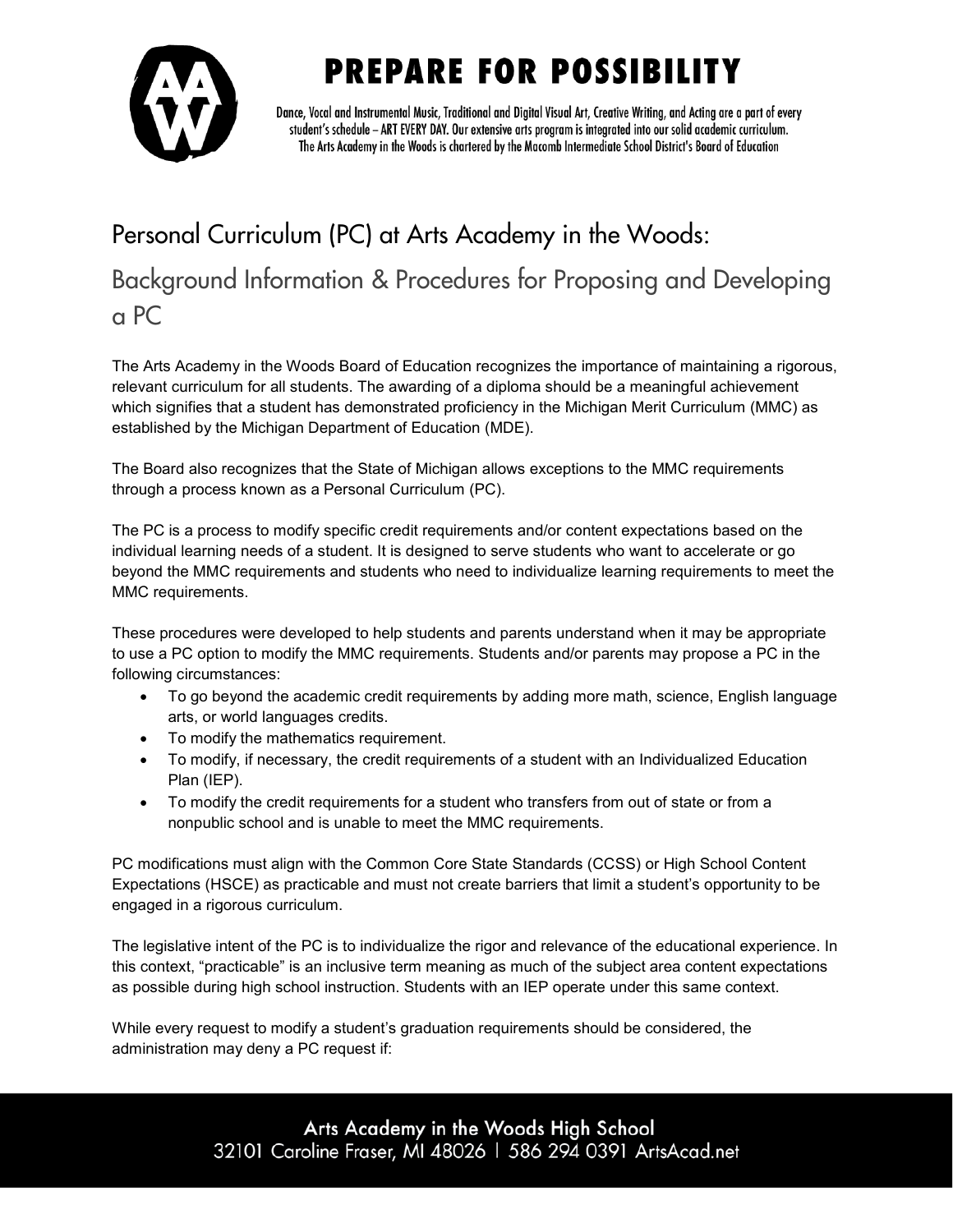

Arts Academy in the Woods PREPARE FOR POSSIBILITY.

- The request does not comply with state statute.
- Other options for meeting the student's educational needs have not been documented.
- It is not in the best interest of the student.
- The members of the PC development team cannot reach agreement.

PC development and identification of practicable content begins with:

- Identification of the student's career pathway.
- Requirements for achieving career and postsecondary goals.
- Analysis of the student's current and past levels of performance, including student strengths, which will be enhanced through the PC (i.e., transcript and formal and informal assessment data).
- Identification of the courses and other educational experiences the student needs to progress along the career pathway and achieve postsecondary goals [as identified in the Educational Development Plan (EDP)].

The PC modifications should:

- Facilitate progress along the student's career pathway and the achievement of postsecondary goals.
- Enhance the relevance of the student's educational experience.
- Provide access to MMC content knowledge, processes, and skills.
- Provide full access to statewide assessments.
- Provide a gateway to employment and productive adult living.
- Maintain the integrity of the diploma.

#### Modifications Not Allowed:

There are no modifications to credit requirements allowed in the following areas (exceptions may apply for students with an IEP or transfer students):

- English language arts
- Science
- World languages
- Civics/Government
- Online learning experience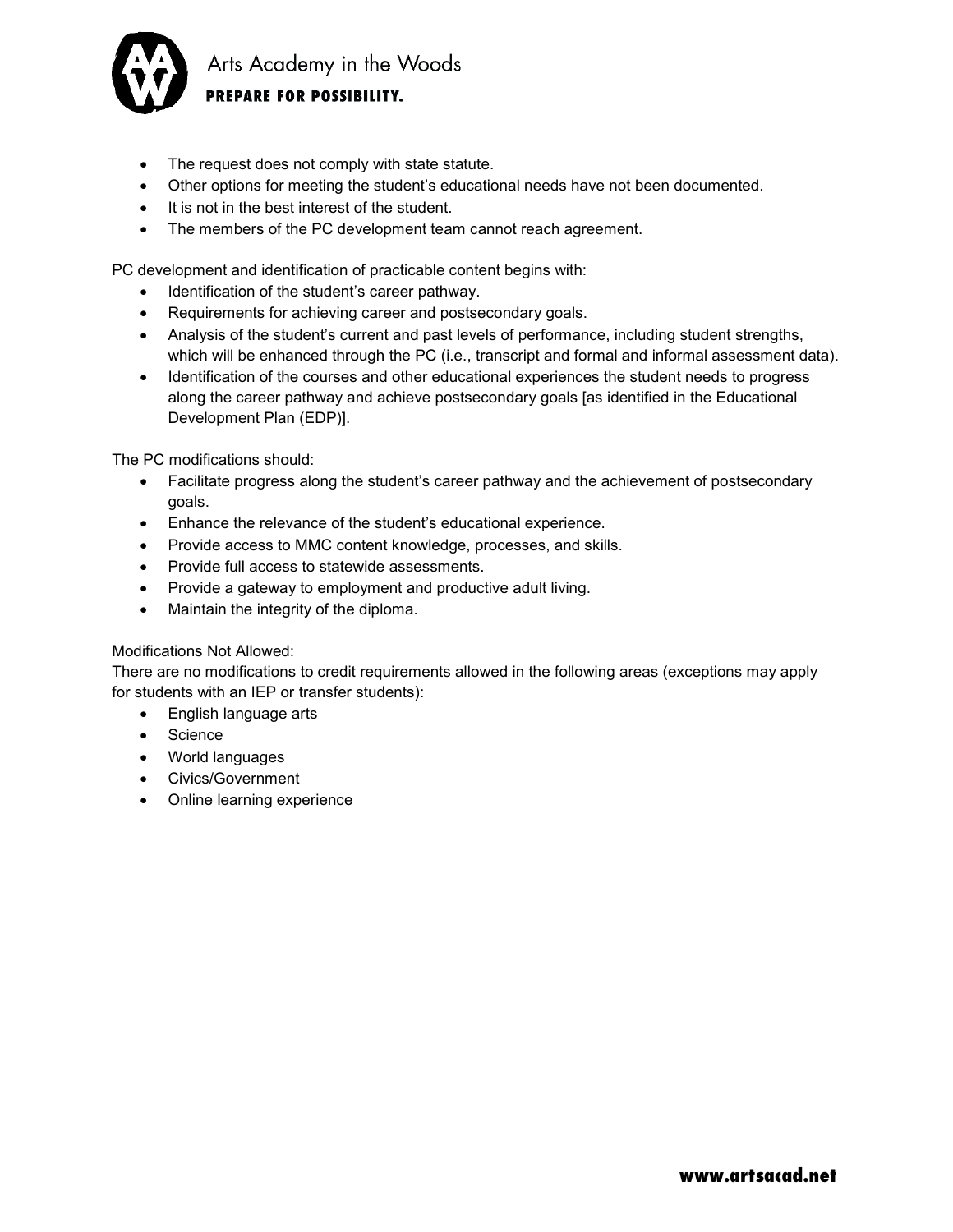

### Parameters for Personal Curriculum (PC) Modifications

State law requires that a PC incorporate as much of the subject area content expectations as is practicable for the student. The PC must be aligned to the student's EDP. The PC must also include measurable goals regarding what the student must achieve while in high school. Revisions are made in the same manner as the original PC.

| <b>Subject Area Credit Requirements</b>                                                                                                                            | <b>Personal Curriculum (PC) Modifications</b>                                                                                                                   |
|--------------------------------------------------------------------------------------------------------------------------------------------------------------------|-----------------------------------------------------------------------------------------------------------------------------------------------------------------|
| 4 English Language Arts (ELA) Credits<br>1 credit in 9th 10th 11th and 12th grade<br>All credits aligned to state content<br>expectations                          | No modification except for students with an<br>Individualized Education Program (IEP) and for<br>transfer students who have<br>completed 2 years of high school |
| <b>4 Mathematics Credits</b>                                                                                                                                       | 1 credit of Algebra II may be modified to 1/2 credit                                                                                                            |
| 3 credits aligned with the required state<br>$\bullet$<br>content expectations (i.e. Geometry,<br>Algebra I, and Algebra II)                                       | Algebra II, statistics, or functions and data analysis                                                                                                          |
| 1 math or math-related credit (not required<br>to be aligned with state content<br>expectations)                                                                   | Additional modifications allowed for students with<br>in IEP and transfer students who have completed 2<br>years of high school                                 |
| 1 math or math-related course required in<br>the final year which could include any of the<br>4 credits described above or may be an<br>additional district credit |                                                                                                                                                                 |
| Note: Students may earn 2 math credits for Algebra                                                                                                                 |                                                                                                                                                                 |
| Il when the credit is earned over 2 years, or 1.5                                                                                                                  |                                                                                                                                                                 |
| credits over 1.5 years, without requesting a personal                                                                                                              |                                                                                                                                                                 |
| curriculum                                                                                                                                                         |                                                                                                                                                                 |
| 3 Science Credits                                                                                                                                                  | No modification except for students with an IEP                                                                                                                 |
| 1 Biology credit<br>1 Chemistry or Physics credit                                                                                                                  | and transfer students who have completed 2 years                                                                                                                |
| 1 additional science credit                                                                                                                                        | of high school                                                                                                                                                  |
| All credits aligned to state content                                                                                                                               |                                                                                                                                                                 |
| expectations                                                                                                                                                       |                                                                                                                                                                 |
| <b>3 Social Studies Credits</b>                                                                                                                                    | No modification of Civics                                                                                                                                       |
| 1/2 Civics credit<br>$\bullet$                                                                                                                                     |                                                                                                                                                                 |
| 1/2 Economics credit<br>1 U.S. History and Geography credit                                                                                                        | Minimum of 2 social studies credits prior to                                                                                                                    |
| 1 World History and Geography credit                                                                                                                               | modification                                                                                                                                                    |
| All credits aligned to state content<br>expectations                                                                                                               | 1 social studies credit (other than Civics) can be<br>exchanged for an additional English language<br>arts, math, science, or world languages credit            |
|                                                                                                                                                                    |                                                                                                                                                                 |

The following parameters guide the development of a PC Plan related to the MMC: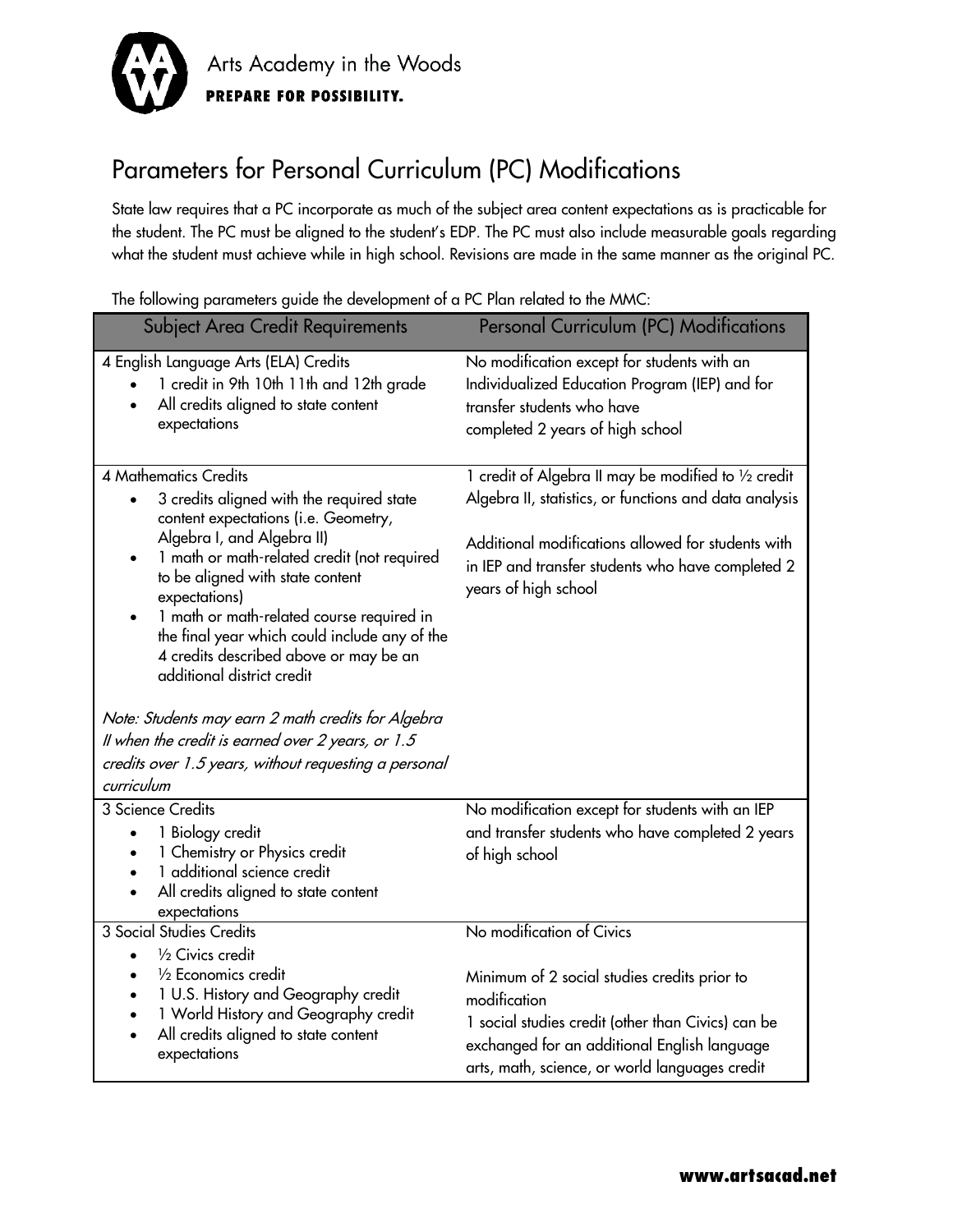

|                                                 | Additional modifications allowed for students with |
|-------------------------------------------------|----------------------------------------------------|
|                                                 | an IEP and transfer students who have completed    |
|                                                 | 2 years of high school                             |
| 1 Physical Education and Health Credit          | Michigan statute requires all students to take     |
| Credit aligned to state guidelines              | Physical Education (380.1502) and receive          |
|                                                 | instruction on HIV/AIDS (380.1169), but the law    |
|                                                 | also allows for a parent/guardian to request a PC  |
|                                                 |                                                    |
|                                                 | Credit can be exchanged for an additional English  |
|                                                 | language arts, math, science, or world languages   |
|                                                 | credit                                             |
|                                                 |                                                    |
|                                                 | Additional modifications allowed for students with |
|                                                 | an IEP and transfer students who nave completed    |
|                                                 |                                                    |
|                                                 | 2 years of high school                             |
| 1 Visual, Performing, and Applied Arts Credit   | Credit can be exchanged for an additional English  |
| Credit aligned to state guidelines              | language arts, math, science, or world languages   |
|                                                 | credit                                             |
|                                                 |                                                    |
|                                                 | Additional modifications allowed for students with |
|                                                 | an IEP and transfer students who have completed    |
|                                                 | 2 years of high school                             |
| 2 World Languages Credits (Begins with Class of | No modification except for students with an IEP    |
| 2016)                                           | and transfer students who have completed 2 years   |
| Credits earned in grades 9-12 or an             | of high school                                     |
| equivalent learning experience in grades K-     |                                                    |
| 12                                              |                                                    |
| Credits aligned to state guidelines             |                                                    |
| Online Learning Experience                      | No modification except for students with an IEP    |
| Online course, learning experience, or          | and transfer students who have completed 2 years   |
| experience is incorporated into one or more     | of high school                                     |
| required credits                                |                                                    |

Additional Resources:

Michigan Department of Education — Personal Curriculum Parent and Educator Guide [http://www.michigan.gov/documents/mde/PC\\_Guide\\_Final\\_5\\_12\\_09\\_277958\\_7.pdf](http://www.michigan.gov/documents/mde/PC_Guide_Final_5_12_09_277958_7.pdf)

Michigan Department of Education — Personal Curriculum Supplement to the Parent and Educator Guide [http://www.michigan.gov/documents/mde/PC\\_Extras\\_Final\\_5-10-12\\_384724\\_7.pdf](http://www.michigan.gov/documents/mde/PC_Extras_Final_5-10-12_384724_7.pdf)

Michigan Department of Education — Personal Curriculum FAQ [http://www.michigan.gov/documents/mde/PC\\_FAQs\\_5\\_12\\_09\\_277981\\_7.pdf](http://www.michigan.gov/documents/mde/PC_FAQs_5_12_09_277981_7.pdf)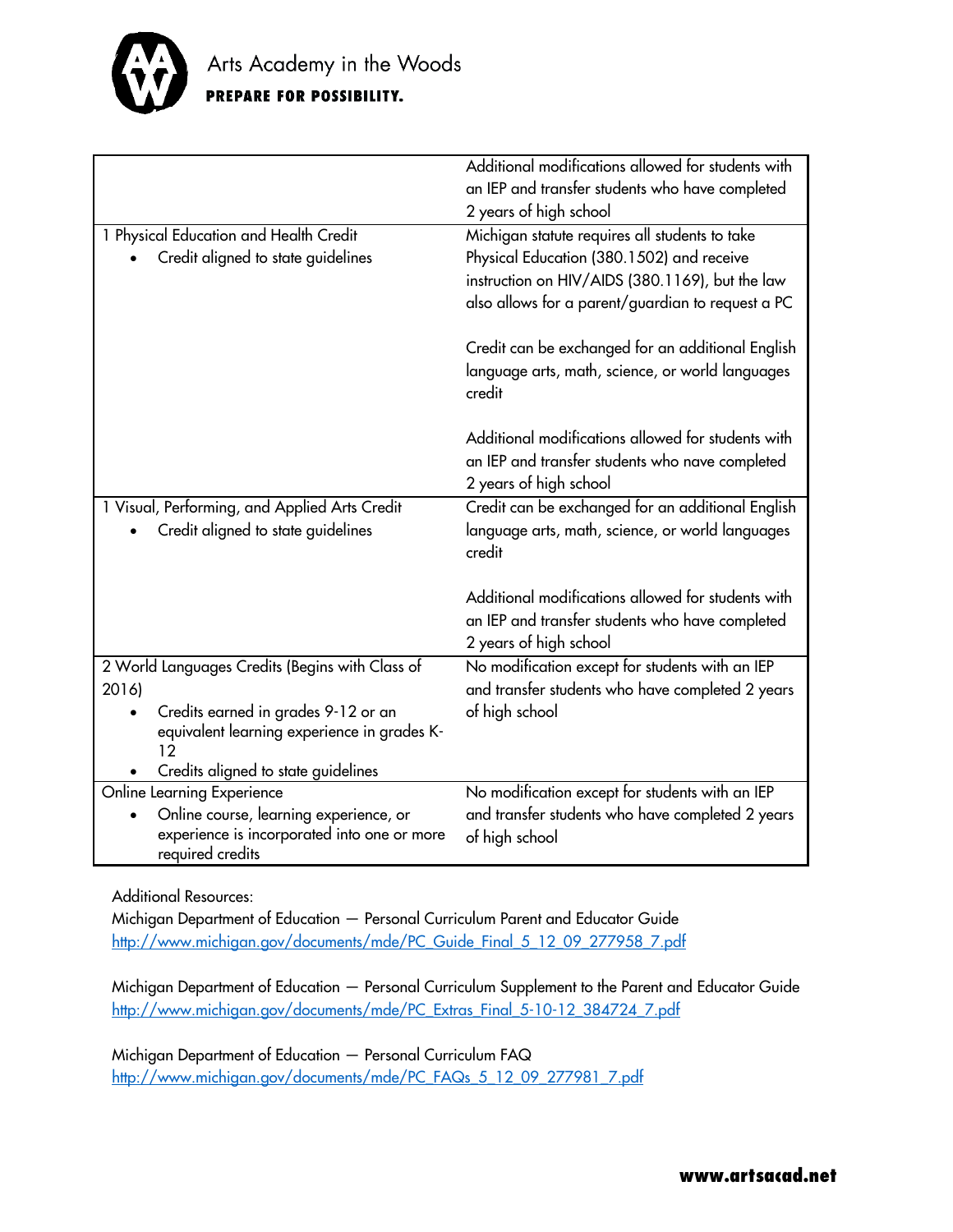

## FORM 1 PROCEDURE TO REQUEST PERSONAL CURRICULUM

|                                   |        | Personal Curriculum (PC) Process                                                                                                                                                                                                                                                                                                                                                                                                                                                                                                                                                                                                                                                                                                                                                                                                                                                                                                                                                                                            |
|-----------------------------------|--------|-----------------------------------------------------------------------------------------------------------------------------------------------------------------------------------------------------------------------------------------------------------------------------------------------------------------------------------------------------------------------------------------------------------------------------------------------------------------------------------------------------------------------------------------------------------------------------------------------------------------------------------------------------------------------------------------------------------------------------------------------------------------------------------------------------------------------------------------------------------------------------------------------------------------------------------------------------------------------------------------------------------------------------|
| PC Request                        | □      | The Personal Curriculum (PC) forms are available on the district website. The PC can be<br>requested by a parent/legal guardian, age of majority/emancipated student, or school<br>counselor/administrator/case manager using the Request & Plan form (2A or 2B). The<br>completed request form should be submitted to the student's designated Guidance<br>Counselor by the end of the first marking period for second semester requests and the end<br>of the fourth marking period for first semester requests. Within 30 school days from the<br>date the PC Request Form is received the PC process will be completed.                                                                                                                                                                                                                                                                                                                                                                                                 |
| Counselor Review                  | $\Box$ | The Guidance Counselor will review the request to assure that it meets state<br>1)<br>requirements.<br>If the request meets state requirements:<br>2)<br>The Guidance Counselor (in consultation with the student's<br>a.<br>associate/assistant principal) may approve a PC for a general education<br>request. Counselor should complete forms 2A and 3A with appropriate<br>signatures.<br>b. For a general education PC request that warrants more information or a<br>PC request for a student with an IEP, the Guidance Counselor or special<br>education caseload teacher sends the PC review team notice of a<br>meeting. The PC Review Team may include the student's counselor, the<br>student, the parent, the relevant content area teacher(s), and special<br>education caseload teacher (when appropriate). Additional staff may be<br>added as appropriate.<br>3) Staff collects appropriate documents for committee review at the PC Review Team<br>meeting. (See list of documents on PC Review Team form) |
| Development Team<br>PC Review and | □      | The PC Review Team meets to review the necessary documents in order to make a<br>recommendation to approve or deny a PC. The Guidance Counselor completes the PC<br>Review Team form at this meeting.<br>If the student is not eligible for a PC, paperwork goes to the<br>1)<br>Administrator/Designee for documentation.<br>2) If the student is granted eligibility for a PC:<br>The team completes form 2A or 2B and 3A.<br>α.<br>For requests for students with an IEP, the team completes form 3B.<br>b.                                                                                                                                                                                                                                                                                                                                                                                                                                                                                                              |
| PC Implementation                 | □      | Appropriate staff implements approved PC on the date identified by the<br>1)<br>Guidance Counselor and/or PC Development Team.<br>Student progress can be monitored quarterly by parents through such tools as<br>2)<br>Progress Reports, Report Cards, Parent/Student Connect, and Teacher<br>Conference (upon request).<br>3) Any modification to a PC must be made using the same process as the original<br>PC.                                                                                                                                                                                                                                                                                                                                                                                                                                                                                                                                                                                                         |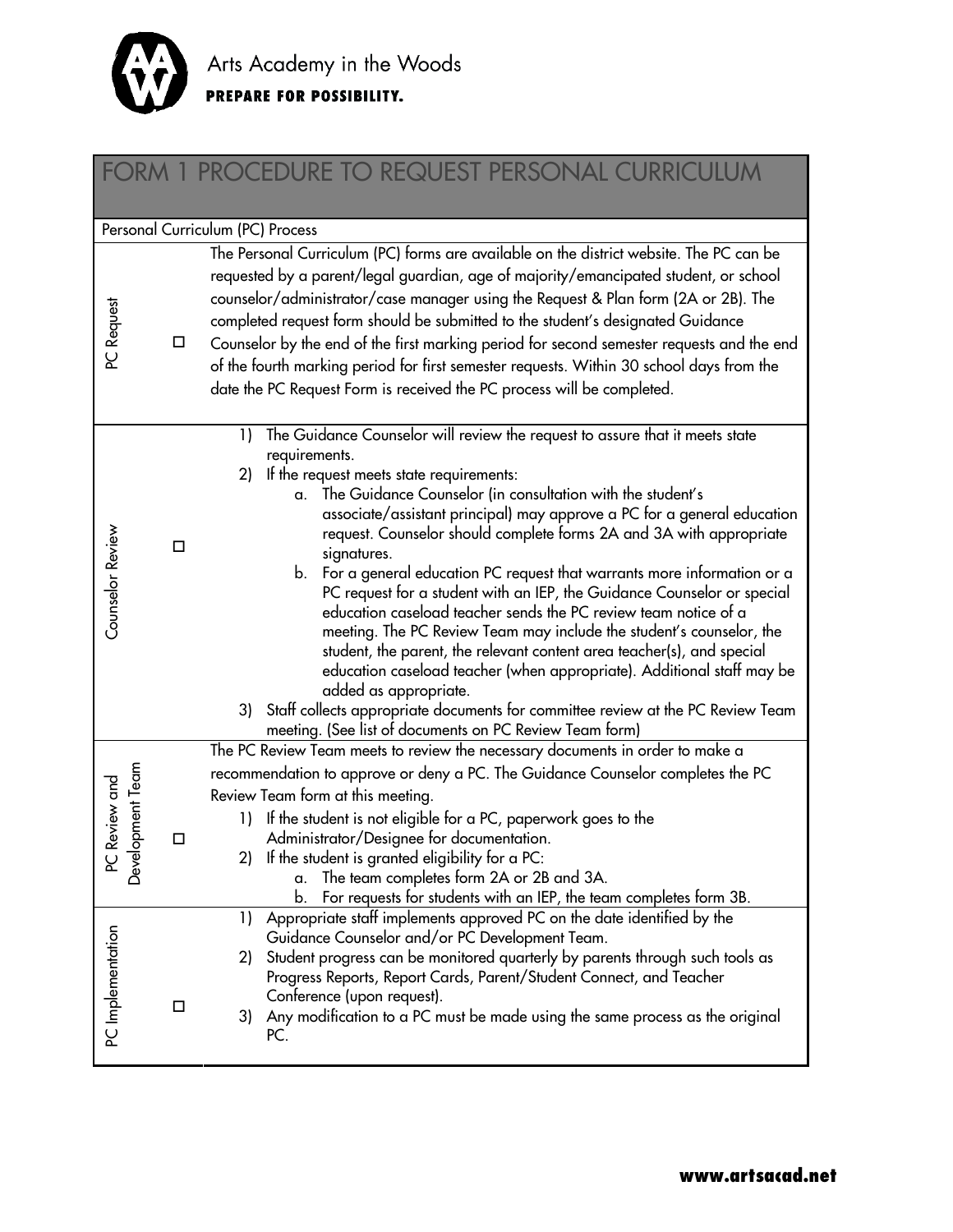

| <b>FORM 2A REQUEST&amp; PLAN PERSONAL CURRICULUM</b>                                                                                                                                                                                                                                 |
|--------------------------------------------------------------------------------------------------------------------------------------------------------------------------------------------------------------------------------------------------------------------------------------|
| (General Education Students)                                                                                                                                                                                                                                                         |
| Name of Student<br>Grade                                                                                                                                                                                                                                                             |
| Name of Parent/Guardian<br><b>Birth Date</b>                                                                                                                                                                                                                                         |
| $\Box$ Parent/Guardian $\Box$ Student (18 or older) $\Box$ School district<br>Requested By                                                                                                                                                                                           |
| <b>Anticipated Graduation Year</b><br>Counselor:                                                                                                                                                                                                                                     |
| Parent/Guardian: Please initial the following statements to show understanding and agreement.                                                                                                                                                                                        |
| I understand that if a Personal Curriculum is granted, and I do (my student does) not achieve<br>□<br>proficiency in the required credits, the PC is null and void.                                                                                                                  |
| I understand that one or more of the following may occur as a result of not achieving proficiency<br>□<br>in the required credits set forth by this PC:                                                                                                                              |
| I (my student) will have to take the substituted credit(s) in order to graduate.<br>$\circ$                                                                                                                                                                                          |
| I (my student) may not be granted a diploma, and/or graduation may be delayed.<br>I have attached a copy of my (my student's) EDP and four year plan along with this request form.<br>$\Box$<br>Initial                                                                              |
| Please check one option below as your reason for applying for a Personal Curriculum.                                                                                                                                                                                                 |
| Having taken 1.5 credits of Math I would like to modify the MMC Math requirement as follows:                                                                                                                                                                                         |
| Take .50 credits of Algebra 2 and 1.5 credits of math or math related credits during my junior<br>□<br>and senior year (with at least .50 credit in my Senior Year).                                                                                                                 |
| I am applying for a PC as an out of state transfer student as I have completed the equivalent of 2 full years                                                                                                                                                                        |
| of high school credit. I would like to modify the MMC graduation requirement as follows:                                                                                                                                                                                             |
| Take a full course load of requirements during my junior and senior year completing as much of<br>the MMC as practicable. I understand that must take 1.0 math credit in my senior year (equivalent<br>to Algebra 1 or higher) and I must also complete the .50 Civics requirements. |
| After developing a 4 year plan and my EDP, I would like to modify the MMC graduation requirement as                                                                                                                                                                                  |
| follows:                                                                                                                                                                                                                                                                             |
| Substitute (at maximum) 1.0 full Social Studies credit (not including the .50 credit of Civics) to<br>□                                                                                                                                                                              |
| acquire additional credits in English, Math, Science, and World Language<br>Substitute (circle 1 choice or both) the .50 Health credit and/or the .50 Physical Education credit<br>□<br>to acquire additional credits in English, Math, Science, and World Language.                 |
| Substitute (at maximum) 1.0 Visual, Performing, Applied Arts credit to acquire additional credits<br>□<br>in English, Math, Science, and World Language.                                                                                                                             |
|                                                                                                                                                                                                                                                                                      |

Received By (Signature): \_\_\_\_\_\_\_\_\_\_\_\_\_\_\_\_\_\_\_\_\_\_\_\_\_\_Date: \_\_\_\_\_\_\_\_\_\_\_\_\_\_\_\_\_\_\_\_\_\_\_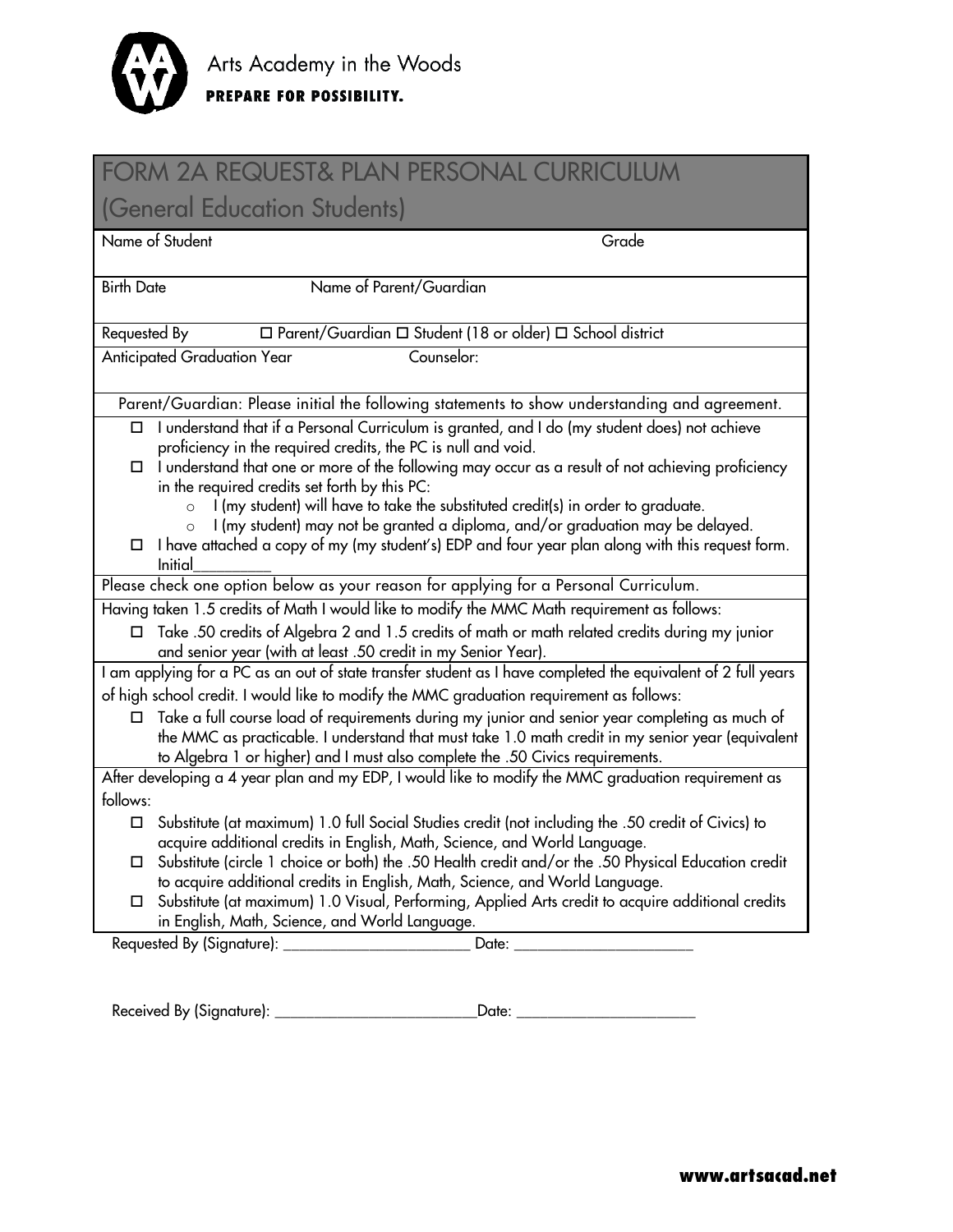

| <b>Counselor Review (General Education Students</b>                                                                                                                                                                                                                                                                                                                                                                                                                                                                                                                               |                     |  |
|-----------------------------------------------------------------------------------------------------------------------------------------------------------------------------------------------------------------------------------------------------------------------------------------------------------------------------------------------------------------------------------------------------------------------------------------------------------------------------------------------------------------------------------------------------------------------------------|---------------------|--|
| Name of Student                                                                                                                                                                                                                                                                                                                                                                                                                                                                                                                                                                   | Grade               |  |
| 1) Apply for a PC to Modify the MMC requirements?                                                                                                                                                                                                                                                                                                                                                                                                                                                                                                                                 |                     |  |
| Is this modification necessary for the completion MMC Curriculum requirements?                                                                                                                                                                                                                                                                                                                                                                                                                                                                                                    | Yes<br>□<br>No<br>□ |  |
| Does the requested PC modification align with the student's postsecondary goals as<br>Yes<br>П.                                                                                                                                                                                                                                                                                                                                                                                                                                                                                   |                     |  |
| identified in his/her Educational Development Plan (EDP)?                                                                                                                                                                                                                                                                                                                                                                                                                                                                                                                         | No<br>□             |  |
| 2) Which MMC requirement (s) is the student requesting to modify?                                                                                                                                                                                                                                                                                                                                                                                                                                                                                                                 |                     |  |
| $\Box$ 0.5 credit of PE<br>up to 1 credit of social studies<br>□<br>0.5 credit of Health<br>up to 1 credit of visual, performing or<br>п<br>applied arts                                                                                                                                                                                                                                                                                                                                                                                                                          |                     |  |
| Is there evidence via transcripts or through assessments that the student has earned                                                                                                                                                                                                                                                                                                                                                                                                                                                                                              | Yes<br>П.           |  |
| the equivalent of at least 2 years of high school credit in another state? (Attach                                                                                                                                                                                                                                                                                                                                                                                                                                                                                                | No<br>□             |  |
| transcript or list of credits earned.)                                                                                                                                                                                                                                                                                                                                                                                                                                                                                                                                            |                     |  |
| Is there evidence that the student will be unable to complete all the requirements of                                                                                                                                                                                                                                                                                                                                                                                                                                                                                             | Yes<br>□            |  |
| the Michigan Merit Curriculum during his/her remaining time in high school                                                                                                                                                                                                                                                                                                                                                                                                                                                                                                        | No<br>п             |  |
| without a Personal Curriculum?                                                                                                                                                                                                                                                                                                                                                                                                                                                                                                                                                    |                     |  |
| Does the requested PC modification align with the student's postsecondary goals as                                                                                                                                                                                                                                                                                                                                                                                                                                                                                                | Yes<br>□            |  |
| identified in his/her Educational Development Plan (EDP)?                                                                                                                                                                                                                                                                                                                                                                                                                                                                                                                         | No<br>п             |  |
| <b>School District response:</b>                                                                                                                                                                                                                                                                                                                                                                                                                                                                                                                                                  |                     |  |
| Based on the above information:<br>Yes, this student meets the criteria for a Personal Curriculum.<br>□<br>No, this student does not meet the criteria for a Personal Curriculum because:<br>◻<br>The student would be able to complete Michigan Merit Curriculum requirements without a<br>$\circ$<br>PC <sub>1</sub><br>The student has not earned 2 years of high school credit in another state.<br>$\circ$<br>The Civics requirement is not subject to modification.<br>$\circ$<br>The requested modification does not align with the student's postsecondary goals and EDP. |                     |  |
| 3) Apply for PC as an Accelerated Student                                                                                                                                                                                                                                                                                                                                                                                                                                                                                                                                         |                     |  |
| Which MMC requirement (s) is the student<br>up to 1 credit of social studies<br>□<br>up to 1 credit of visual, performing or<br>requesting to modify?<br>applied arts<br>$\Box$ .5 credit of PE<br>.5 credit of Health                                                                                                                                                                                                                                                                                                                                                            |                     |  |
| Is the purpose of the modification to take more advanced coursework in the area(s)                                                                                                                                                                                                                                                                                                                                                                                                                                                                                                | Yes<br>П            |  |
| No<br>□<br>of math, science, English language arts, and/or world languages? (Specify area of                                                                                                                                                                                                                                                                                                                                                                                                                                                                                      |                     |  |
| advanced coursework.)                                                                                                                                                                                                                                                                                                                                                                                                                                                                                                                                                             |                     |  |
| Does the requested modification align with the student's postsecondary goals and<br><b>EDP?</b>                                                                                                                                                                                                                                                                                                                                                                                                                                                                                   | Yes<br>□<br>No<br>□ |  |
| Is it feasible for the student to earn the additional credits without a PC?                                                                                                                                                                                                                                                                                                                                                                                                                                                                                                       | Yes<br>□<br>No<br>□ |  |
| Has the student completed 2 credits of social studies, including Civics?                                                                                                                                                                                                                                                                                                                                                                                                                                                                                                          | Yes<br>□<br>No<br>□ |  |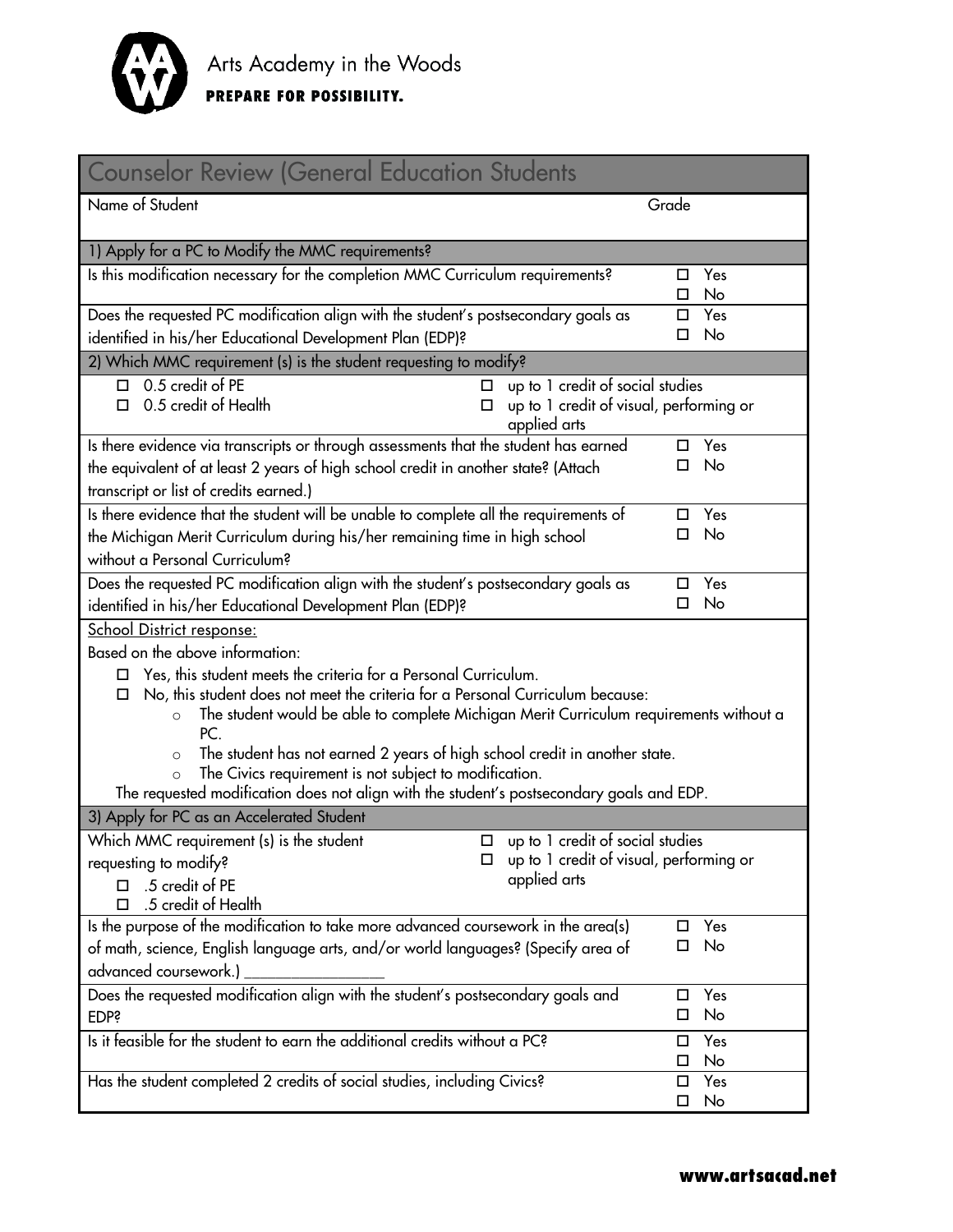

| School District response:                                                                                                                                                                                                                                                                                                                |                 |
|------------------------------------------------------------------------------------------------------------------------------------------------------------------------------------------------------------------------------------------------------------------------------------------------------------------------------------------|-----------------|
| Based on the above information:                                                                                                                                                                                                                                                                                                          |                 |
| Yes, this student meets the criteria for a Personal Curriculum.<br>No, this student does not meet the criteria for a Personal Curriculum because:<br>$\circ$ The requested modification does not align with the student's postsecondary goals and EDP.<br>o The student has not completed 2 credits of Social Studies, including Civics. |                 |
|                                                                                                                                                                                                                                                                                                                                          | Date: _________ |
| Administrator's Signature:                                                                                                                                                                                                                                                                                                               | Date: ________  |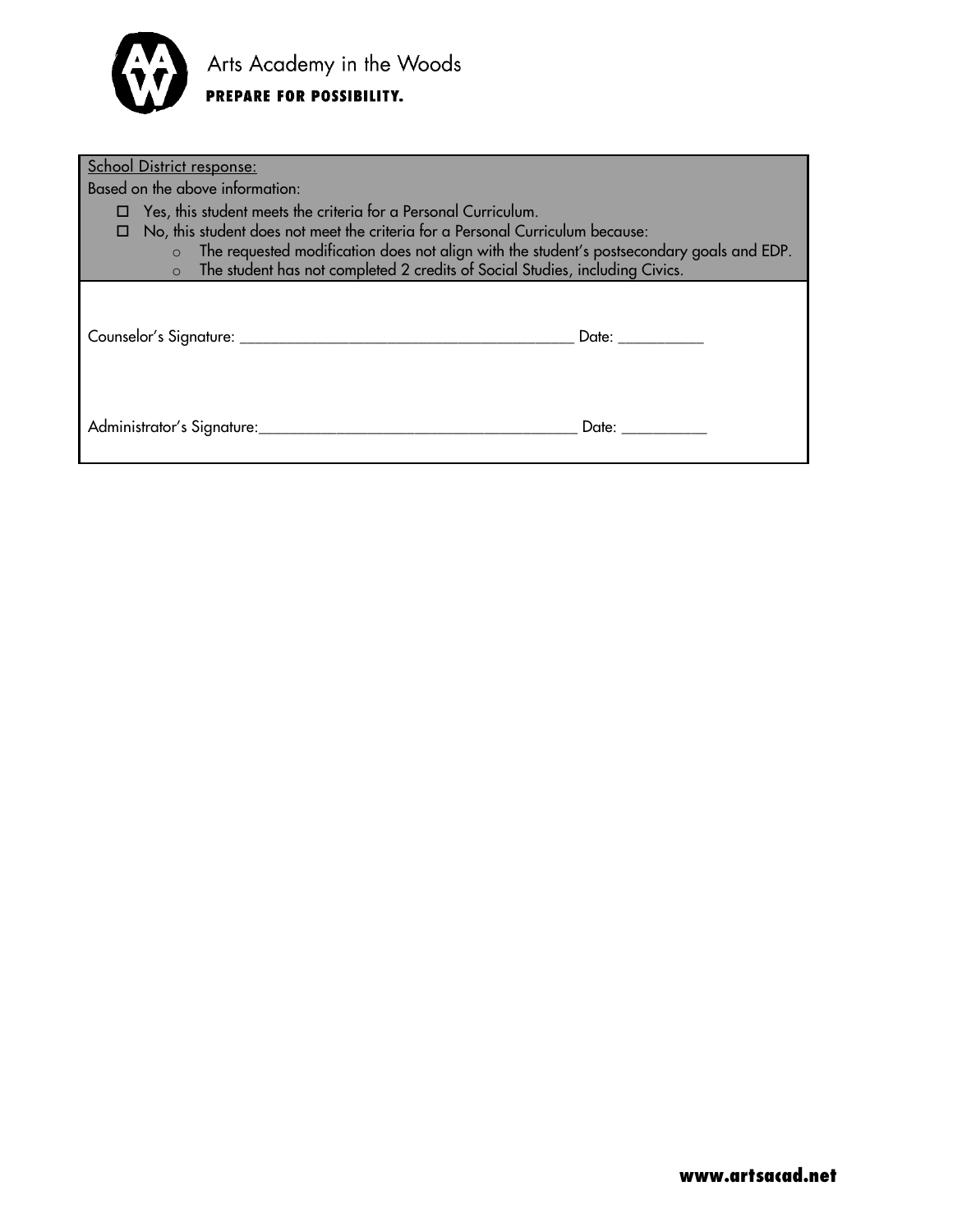

| <b>FORM 2B REQUEST&amp; PLAN PERSONAL CURRICULUM</b>                                                                                                                                                    |  |  |
|---------------------------------------------------------------------------------------------------------------------------------------------------------------------------------------------------------|--|--|
| (Students with an IEP)                                                                                                                                                                                  |  |  |
| Name of Student<br>Grade                                                                                                                                                                                |  |  |
| Name of Parent/Guardian<br><b>Birth Date</b>                                                                                                                                                            |  |  |
|                                                                                                                                                                                                         |  |  |
| $\Box$ Parent/Guardian $\Box$ Student (18 or older)<br>Requested By                                                                                                                                     |  |  |
| <b>Anticipated Graduation Year</b><br>Counselor:                                                                                                                                                        |  |  |
| Parent/Guardian: Please initial the following statements to show understanding and agreement.                                                                                                           |  |  |
| I understand that if a Personal Curriculum is granted, and I do (my student does) not achieve<br>proficiency in the required credits, the PC is null and void.                                          |  |  |
| $\Box$ I understand that one or more of the following may occur as a result of not achieving proficiency in<br>the required credits set forth by this PC:                                               |  |  |
| I (my student) will have to take the substituted credit(s) in order to graduate.<br>$\circ$<br>I (my student) may not be granted a diploma, and/or graduation may be delayed.                           |  |  |
| $\Box$ I have attached a copy of my (my student's) EDP and four year plan along with this request form.<br>Initial                                                                                      |  |  |
| Please check one option below as your reason for applying for a Personal Curriculum.                                                                                                                    |  |  |
| Having taken 1.5 credits of Math (not necessarily with a passing grade) I would like to modify the MMC                                                                                                  |  |  |
| math graduation requirement as follows:                                                                                                                                                                 |  |  |
| Take .5 credits of Algebra 2 and 1.5 credits of math or math related credits during my junior and<br>$\Box$<br>senior year.                                                                             |  |  |
| Modify the content expectations in the following way:                                                                                                                                                   |  |  |
| a. Algebra 2                                                                                                                                                                                            |  |  |
| b. Add Math Related Content                                                                                                                                                                             |  |  |
| I am applying for a PC and I would like to modify the PE and/or Health requirement in the following way:                                                                                                |  |  |
| □ Substitute Health with additional credits in Math, Science, English, or World Language.<br>□ Substitute PE with additional credits in Math, Science, English, or World Language.                      |  |  |
| I am applying for a PC and I would like to modify the Visual, Performing, Applied Arts requirement in the                                                                                               |  |  |
| following way:                                                                                                                                                                                          |  |  |
| Substitute 0.5 Art credit with additional credits in Math, Science, English, or World Language.<br>Substitute 1.0 Art credit with additional credits in Math, Science, English, or World Language.<br>□ |  |  |
|                                                                                                                                                                                                         |  |  |
|                                                                                                                                                                                                         |  |  |
|                                                                                                                                                                                                         |  |  |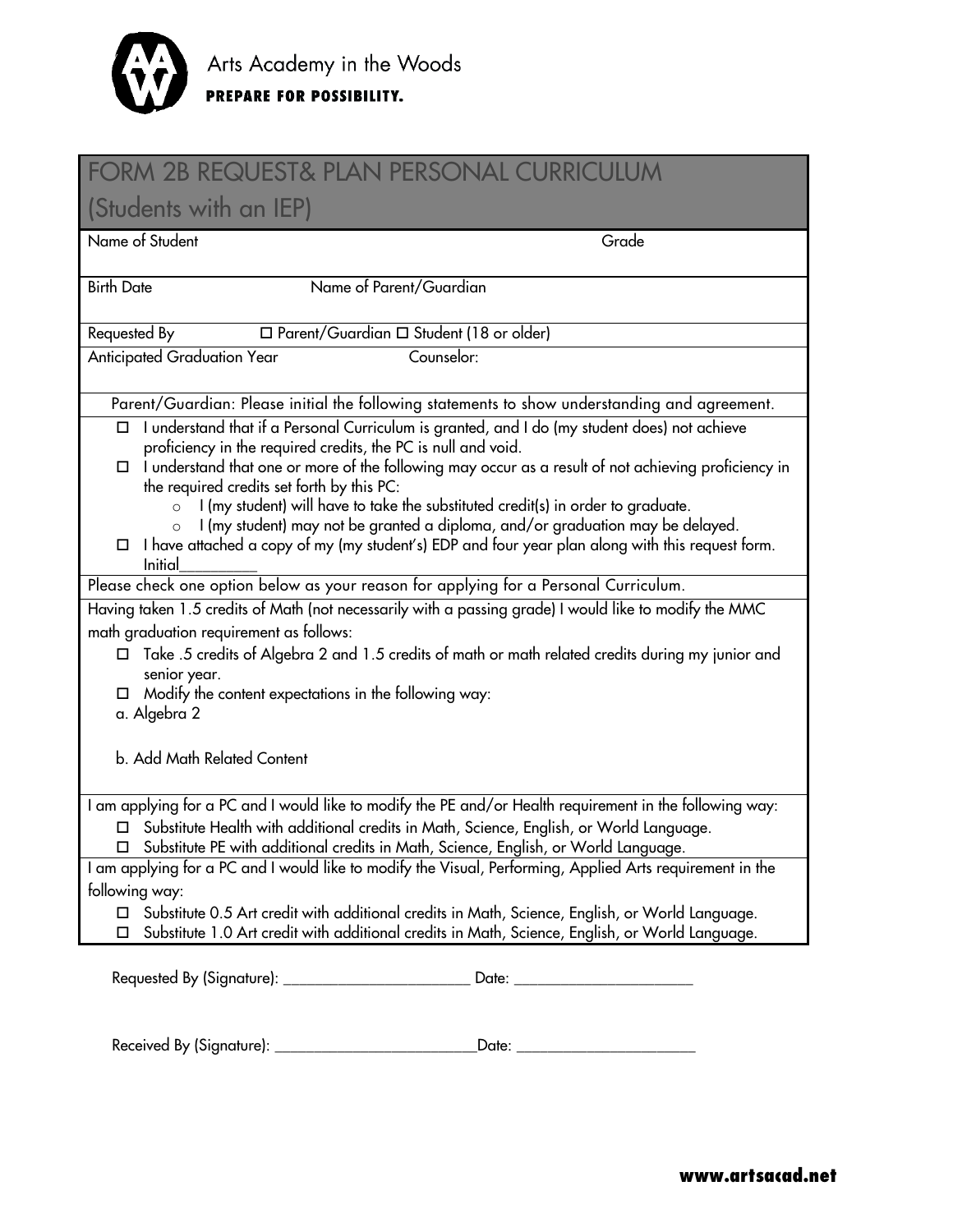

| <b>Counselor Review (Students with an IEP)</b>                                                                                                                                                                                                                                                                                                                                                                                                                                                                                                                                                                                                                                     |              |                            |  |
|------------------------------------------------------------------------------------------------------------------------------------------------------------------------------------------------------------------------------------------------------------------------------------------------------------------------------------------------------------------------------------------------------------------------------------------------------------------------------------------------------------------------------------------------------------------------------------------------------------------------------------------------------------------------------------|--------------|----------------------------|--|
| Name of Student                                                                                                                                                                                                                                                                                                                                                                                                                                                                                                                                                                                                                                                                    | Grade        |                            |  |
| Is the student requesting an Algebra 2 Semester 2 modification?                                                                                                                                                                                                                                                                                                                                                                                                                                                                                                                                                                                                                    | П.<br>$\Box$ | Yes<br><b>No</b>           |  |
| Is this modification made necessary by the student's identified disability?                                                                                                                                                                                                                                                                                                                                                                                                                                                                                                                                                                                                        | $\Box$<br>П. | Yes<br>No                  |  |
| Is the modification driven by an academic skill deficit that was manifested before 9 <sup>th</sup> grade?                                                                                                                                                                                                                                                                                                                                                                                                                                                                                                                                                                          | $\Box$<br>П. | Yes<br><b>No</b>           |  |
| Is the modification driven solely by a performance deficit related to inadequate work habits?                                                                                                                                                                                                                                                                                                                                                                                                                                                                                                                                                                                      | □<br>$\Box$  | Yes<br>No                  |  |
| Does the requested modification align with the student's postsecondary goals and EDP?                                                                                                                                                                                                                                                                                                                                                                                                                                                                                                                                                                                              | $\Box$       | $\square$ Yes<br><b>No</b> |  |
| Does the requested modification relate to the student's IEP?                                                                                                                                                                                                                                                                                                                                                                                                                                                                                                                                                                                                                       | $\Box$<br>П. | Yes<br>No                  |  |
| <b>School District response:</b><br>Based on the above information, -<br>Yes, this student meets the criteria for a Personal Curriculum.<br>No, this student does not meet the criteria for a Personal Curriculum because:<br>□<br>the requested modification is not the result of an academic skill deficit that was manifested prior<br>$\circ$<br>to 9th grade.<br>the requested modification results solely from a performance deficit related to inadequate work<br>$\circ$<br>habits.<br>the requested modification does not align with the student's postsecondary goals and EDP.<br>$\circ$<br>the requested modification does not relate to the student's IEP.<br>$\circ$ |              |                            |  |
| Date: and the state of the state of the state of the state of the state of the state of the state of the state of the state of the state of the state of the state of the state of the state of the state of the state of the                                                                                                                                                                                                                                                                                                                                                                                                                                                      |              |                            |  |
| Administrator's Signature:<br>Date: <b>Date</b>                                                                                                                                                                                                                                                                                                                                                                                                                                                                                                                                                                                                                                    |              |                            |  |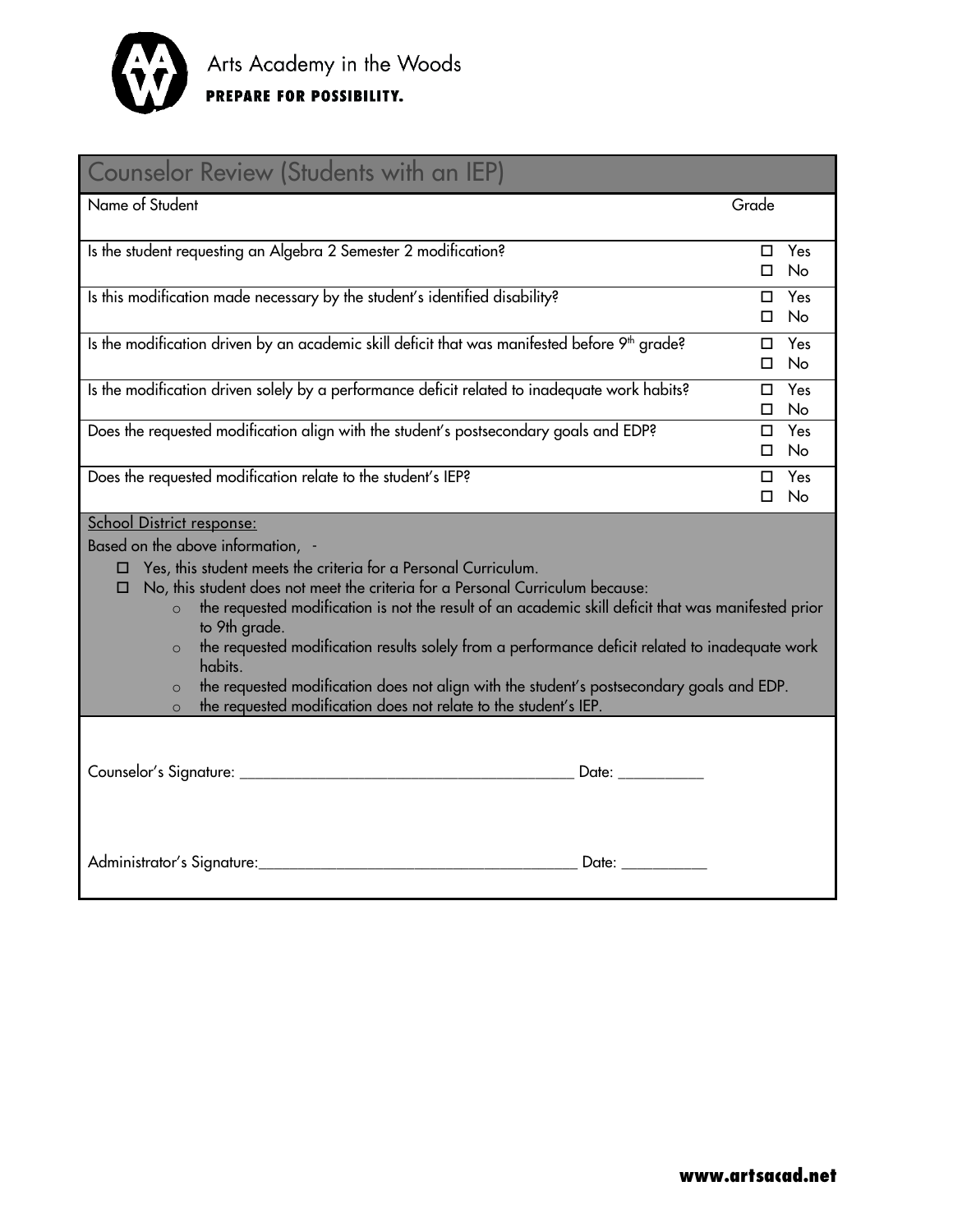

| <b>FORM 3A PC Team Review PERSONAL CURRICULUM</b>                                                      |                                                                                                                                                                                                         |  |  |
|--------------------------------------------------------------------------------------------------------|---------------------------------------------------------------------------------------------------------------------------------------------------------------------------------------------------------|--|--|
|                                                                                                        | Name of Student<br>Grade                                                                                                                                                                                |  |  |
| <b>Birth Date</b>                                                                                      | Name of Parent/Guardian                                                                                                                                                                                 |  |  |
|                                                                                                        | Sources of Evaluation Information (Check each applicable document used to determine eligibility and<br>development of the PC. Please attach a copy of the data source that supports the recommendation. |  |  |
| $\Box$                                                                                                 | EDP - career goals or pathway (an approved 4 year EDP is required for all students)                                                                                                                     |  |  |
| □                                                                                                      | IEP accommodations/modification<br>Date of Current IEP:<br>Eligibility Area(s):                                                                                                                         |  |  |
| □                                                                                                      | Current IEP goals/objectives                                                                                                                                                                            |  |  |
| □                                                                                                      | IEP History of goals/objectives in the deficit area that demonstrates an inability to meet grade level<br>course expectations                                                                           |  |  |
| ◻                                                                                                      | COGAT Information - ACT / PLAN / PSAT Information (if available)                                                                                                                                        |  |  |
| □                                                                                                      | Attendance/behavioral records                                                                                                                                                                           |  |  |
| □                                                                                                      | Common Assessment Information (if available)                                                                                                                                                            |  |  |
| □                                                                                                      | Grades                                                                                                                                                                                                  |  |  |
| □                                                                                                      | MEAP/MME scores                                                                                                                                                                                         |  |  |
| ◻                                                                                                      | Teacher Input                                                                                                                                                                                           |  |  |
| □                                                                                                      | Other (specify): 4 Year Plan/ Schedules/ Etc.                                                                                                                                                           |  |  |
| Notes:                                                                                                 |                                                                                                                                                                                                         |  |  |
|                                                                                                        |                                                                                                                                                                                                         |  |  |
|                                                                                                        |                                                                                                                                                                                                         |  |  |
| Findings: (Check eligible or Ineligible)                                                               |                                                                                                                                                                                                         |  |  |
| □ INELIGIBLE                                                                                           |                                                                                                                                                                                                         |  |  |
| $\square$ ELIGIBLE<br>□ English □ Mathematics □ Science □ Health □ Physical Education □ Social Studies |                                                                                                                                                                                                         |  |  |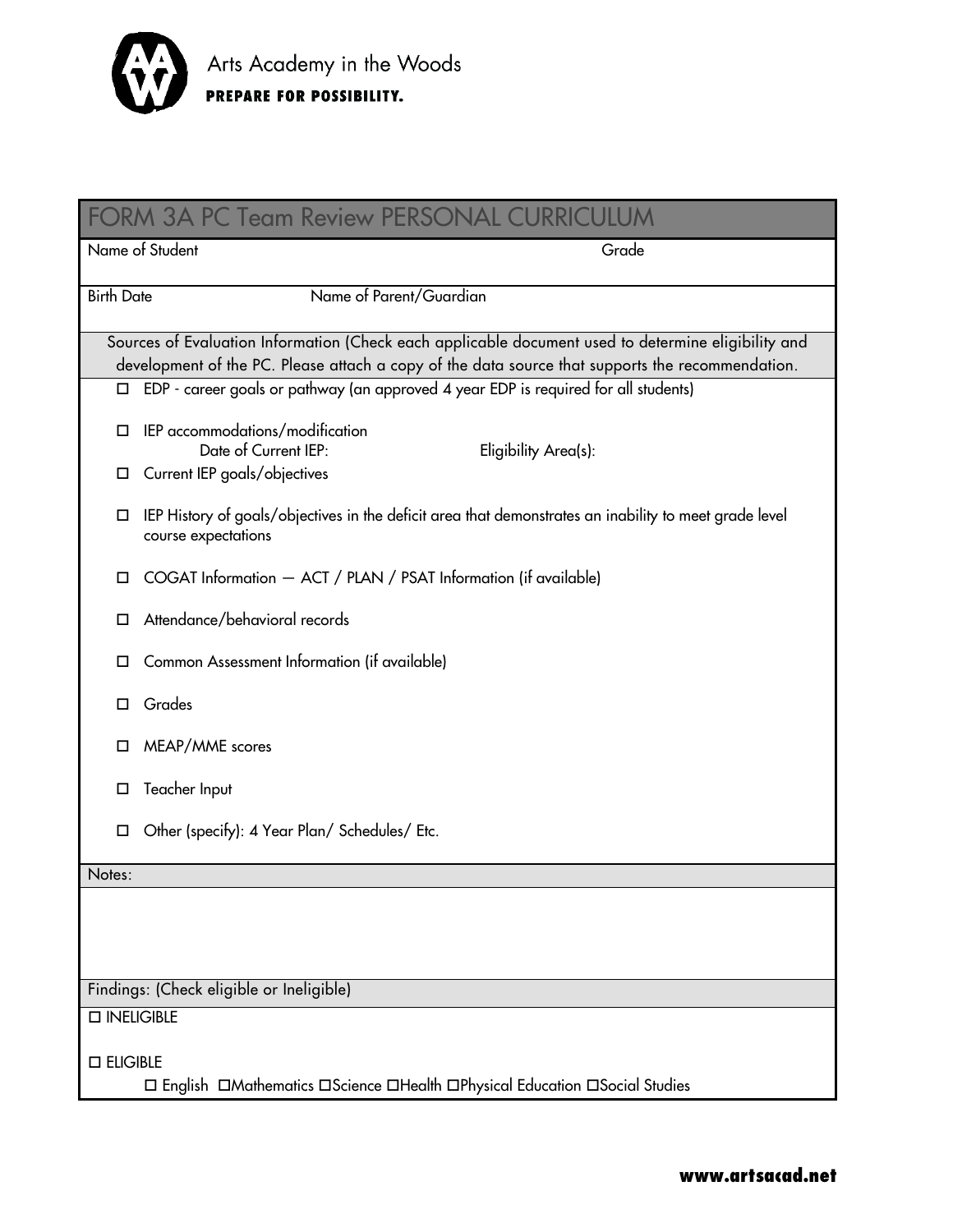

| □Online Learning Experience □Visual, Performing, Applied Arts                                        |                   |  |
|------------------------------------------------------------------------------------------------------|-------------------|--|
| FORM 3A PC Team Review PERSONAL CURRICULUM (pg. 2)                                                   |                   |  |
| PC Review and Development Team Meeting Participant in Attendance (Signature indicates participation) |                   |  |
| Student:                                                                                             | Parent/ Guardian: |  |
| School Psychologist:                                                                                 | Parent/ Guardian: |  |
| Administrator:                                                                                       | Counselor:        |  |
|                                                                                                      |                   |  |
| <b>Special Education Case Manager:</b>                                                               | Other:            |  |
|                                                                                                      |                   |  |
|                                                                                                      | Other:            |  |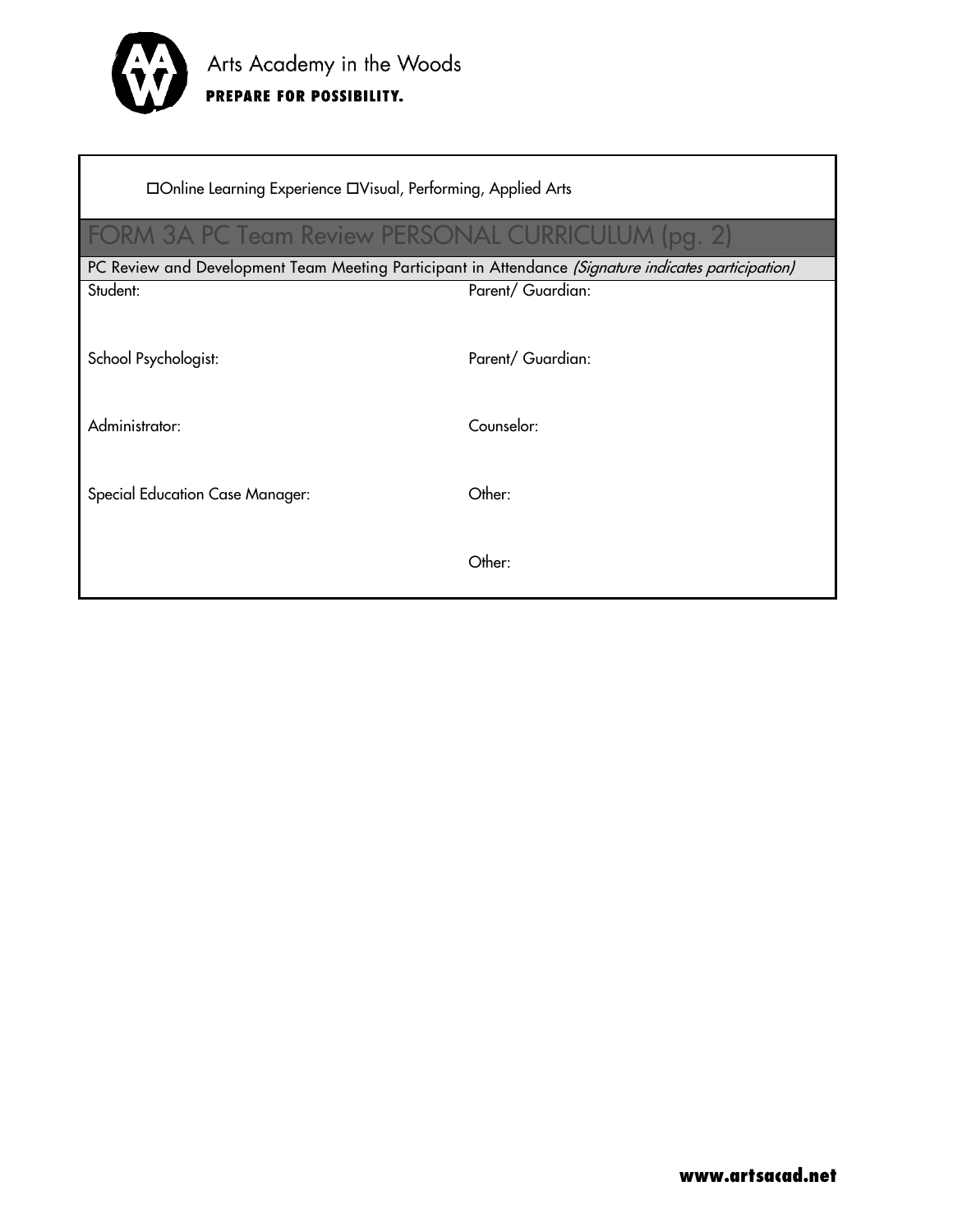

### FORM 3B PC DEVELOPMENT TEAM (IEP)PERSONAL CURRICULUM (IEP PLANNING FORM)

| <b>TEL TEATYLY TURNEY</b>                                                                                                                             |                                                                                                                |  |
|-------------------------------------------------------------------------------------------------------------------------------------------------------|----------------------------------------------------------------------------------------------------------------|--|
| Name of Student                                                                                                                                       | Grade                                                                                                          |  |
| Name of Parent/Guardian<br><b>Birth Date</b>                                                                                                          |                                                                                                                |  |
| ELA Required Credits - Check requested Personal Curriculum credit changes & specify modifications                                                     |                                                                                                                |  |
| Grade 9                                                                                                                                               | Date Completed:                                                                                                |  |
| Grade 10 World Literature                                                                                                                             | Date Completed:                                                                                                |  |
| Physics                                                                                                                                               |                                                                                                                |  |
| Grade 11 American Literature                                                                                                                          | Date Completed:                                                                                                |  |
| Grade 12                                                                                                                                              | Date Completed:                                                                                                |  |
| <b>ELA Comments</b>                                                                                                                                   |                                                                                                                |  |
|                                                                                                                                                       | Mathematics Required Credits - Check requested Personal Curriculum credit changes & specify modifications.     |  |
|                                                                                                                                                       | Students must successfully complete at least 1 mathematics course during his or her final year of high school. |  |
| Algebra I                                                                                                                                             | Date Completed:                                                                                                |  |
| Geometry<br>Physics                                                                                                                                   | Date Completed:                                                                                                |  |
| Algebra II                                                                                                                                            | Date Completed:                                                                                                |  |
| Additional Math or Math-related Credit                                                                                                                | Date Completed:                                                                                                |  |
| <b>Math Comments</b>                                                                                                                                  |                                                                                                                |  |
| Science Required Credits - Check requested Personal Curriculum credit changes & specify modifications.<br>Students must complete Chemistry OR Physics |                                                                                                                |  |
| Biology                                                                                                                                               | Date Completed:                                                                                                |  |
| Chemistry<br>Physics                                                                                                                                  | Date Completed:                                                                                                |  |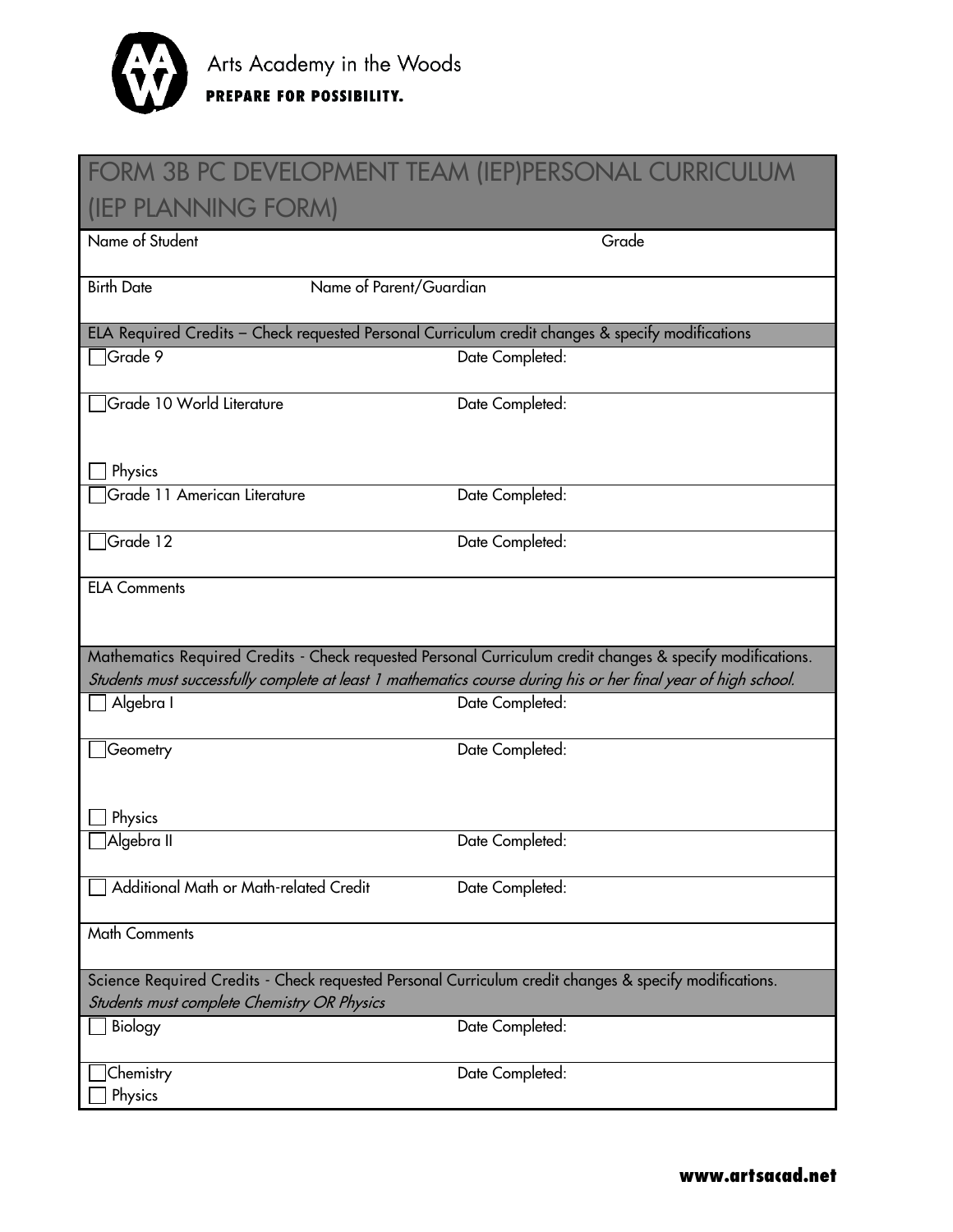

| Physics<br>Date Completed:<br>Third Science<br>Date Completed:<br><b>Science Comments</b><br>Social Studies Required Credits - Check areas of requested Personal Curriculum & specify modifications.<br>US History & Geography<br>Date Completed:<br>World History & Geography<br>Date Completed:<br>Physics<br>Economics (0.5 credits)<br>Date Completed:<br>Civics (0.5 credits)<br>Date Completed:<br><b>Social Studies Comments</b><br>Health & Physical Education Required Credit -<br>Check areas of requested Personal Curriculum & specify modifications<br>Health<br>Date Completed:<br>Physical Education<br>Date Completed:<br>Physics<br>Health & PE Comments<br>Visual, Performing & Applied Arts Required Credit -<br>Check area of requested Personal Curriculum & specify modifications<br>Visual, Performing & Applied Arts<br>Date Completed:<br>Visual, Performing & Applied Arts Comments:<br>Online Required Credit-<br>Check area of requested Personal Curriculum & specify modifications<br>Online Credit<br>Date Completed: |  |  |  |
|------------------------------------------------------------------------------------------------------------------------------------------------------------------------------------------------------------------------------------------------------------------------------------------------------------------------------------------------------------------------------------------------------------------------------------------------------------------------------------------------------------------------------------------------------------------------------------------------------------------------------------------------------------------------------------------------------------------------------------------------------------------------------------------------------------------------------------------------------------------------------------------------------------------------------------------------------------------------------------------------------------------------------------------------------|--|--|--|
|                                                                                                                                                                                                                                                                                                                                                                                                                                                                                                                                                                                                                                                                                                                                                                                                                                                                                                                                                                                                                                                      |  |  |  |
|                                                                                                                                                                                                                                                                                                                                                                                                                                                                                                                                                                                                                                                                                                                                                                                                                                                                                                                                                                                                                                                      |  |  |  |
|                                                                                                                                                                                                                                                                                                                                                                                                                                                                                                                                                                                                                                                                                                                                                                                                                                                                                                                                                                                                                                                      |  |  |  |
|                                                                                                                                                                                                                                                                                                                                                                                                                                                                                                                                                                                                                                                                                                                                                                                                                                                                                                                                                                                                                                                      |  |  |  |
|                                                                                                                                                                                                                                                                                                                                                                                                                                                                                                                                                                                                                                                                                                                                                                                                                                                                                                                                                                                                                                                      |  |  |  |
|                                                                                                                                                                                                                                                                                                                                                                                                                                                                                                                                                                                                                                                                                                                                                                                                                                                                                                                                                                                                                                                      |  |  |  |
|                                                                                                                                                                                                                                                                                                                                                                                                                                                                                                                                                                                                                                                                                                                                                                                                                                                                                                                                                                                                                                                      |  |  |  |
|                                                                                                                                                                                                                                                                                                                                                                                                                                                                                                                                                                                                                                                                                                                                                                                                                                                                                                                                                                                                                                                      |  |  |  |
|                                                                                                                                                                                                                                                                                                                                                                                                                                                                                                                                                                                                                                                                                                                                                                                                                                                                                                                                                                                                                                                      |  |  |  |
|                                                                                                                                                                                                                                                                                                                                                                                                                                                                                                                                                                                                                                                                                                                                                                                                                                                                                                                                                                                                                                                      |  |  |  |
|                                                                                                                                                                                                                                                                                                                                                                                                                                                                                                                                                                                                                                                                                                                                                                                                                                                                                                                                                                                                                                                      |  |  |  |
|                                                                                                                                                                                                                                                                                                                                                                                                                                                                                                                                                                                                                                                                                                                                                                                                                                                                                                                                                                                                                                                      |  |  |  |
|                                                                                                                                                                                                                                                                                                                                                                                                                                                                                                                                                                                                                                                                                                                                                                                                                                                                                                                                                                                                                                                      |  |  |  |
|                                                                                                                                                                                                                                                                                                                                                                                                                                                                                                                                                                                                                                                                                                                                                                                                                                                                                                                                                                                                                                                      |  |  |  |
|                                                                                                                                                                                                                                                                                                                                                                                                                                                                                                                                                                                                                                                                                                                                                                                                                                                                                                                                                                                                                                                      |  |  |  |
|                                                                                                                                                                                                                                                                                                                                                                                                                                                                                                                                                                                                                                                                                                                                                                                                                                                                                                                                                                                                                                                      |  |  |  |
|                                                                                                                                                                                                                                                                                                                                                                                                                                                                                                                                                                                                                                                                                                                                                                                                                                                                                                                                                                                                                                                      |  |  |  |
|                                                                                                                                                                                                                                                                                                                                                                                                                                                                                                                                                                                                                                                                                                                                                                                                                                                                                                                                                                                                                                                      |  |  |  |
|                                                                                                                                                                                                                                                                                                                                                                                                                                                                                                                                                                                                                                                                                                                                                                                                                                                                                                                                                                                                                                                      |  |  |  |
|                                                                                                                                                                                                                                                                                                                                                                                                                                                                                                                                                                                                                                                                                                                                                                                                                                                                                                                                                                                                                                                      |  |  |  |
|                                                                                                                                                                                                                                                                                                                                                                                                                                                                                                                                                                                                                                                                                                                                                                                                                                                                                                                                                                                                                                                      |  |  |  |
|                                                                                                                                                                                                                                                                                                                                                                                                                                                                                                                                                                                                                                                                                                                                                                                                                                                                                                                                                                                                                                                      |  |  |  |
|                                                                                                                                                                                                                                                                                                                                                                                                                                                                                                                                                                                                                                                                                                                                                                                                                                                                                                                                                                                                                                                      |  |  |  |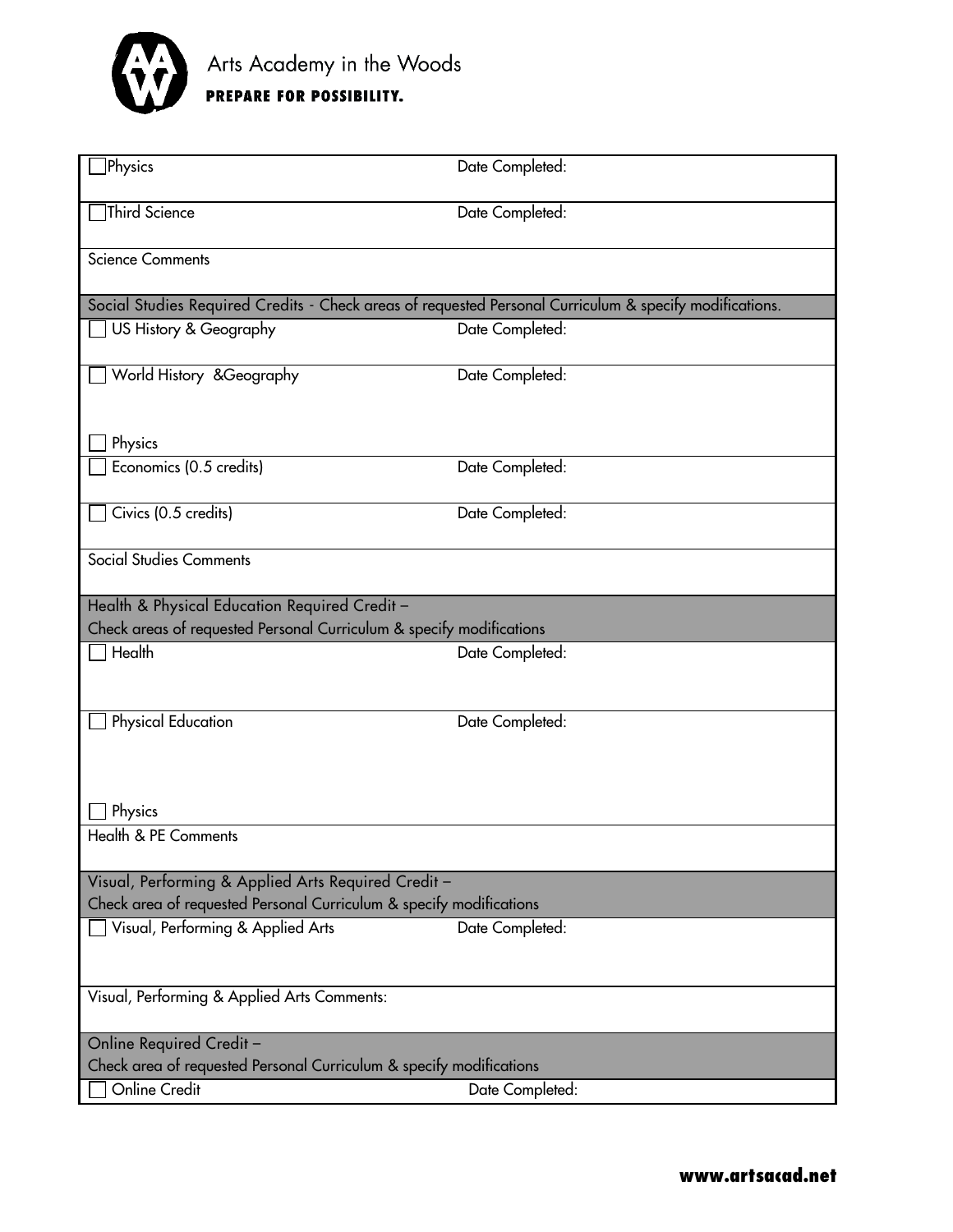

Online Credit Comments:

World Language (2 Credits required, beginning with the class of 2016) Check area of requested Personal Curriculum & specify modifications

World Language Date Completed:

World Language Comments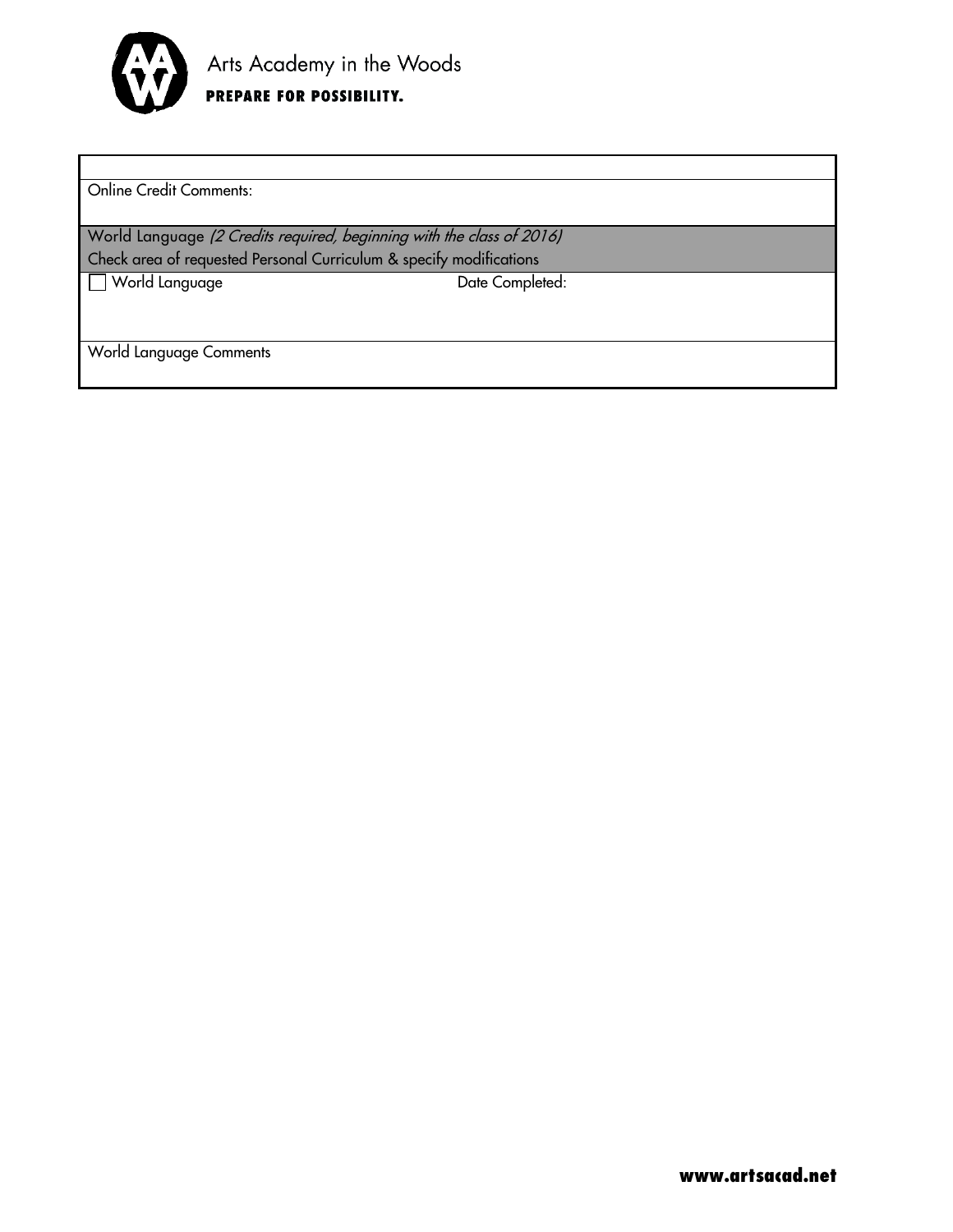

| <b>Updates and Revisions</b>                                                                                                                                                                                                                                                        |  |  |  |  |
|-------------------------------------------------------------------------------------------------------------------------------------------------------------------------------------------------------------------------------------------------------------------------------------|--|--|--|--|
| Public Law 623 Section 5(d) states:<br>"The pupil's parent or legal guardian shall be in communication with each of the pupil's teachers at least<br>once each calendar quarter to monitor the pupil's progress towards the goals contained in the pupil's<br>personal curriculum." |  |  |  |  |
| Agreed upon progress reporting: Please check one<br>Email to teacher                                                                                                                                                                                                                |  |  |  |  |
| Contact teacher by telephone<br>Written note to teacher                                                                                                                                                                                                                             |  |  |  |  |
| Other<br>Personal meeting                                                                                                                                                                                                                                                           |  |  |  |  |
| <b>Personal Curriculum Revisions</b><br>Public Law 623 Section 5(e) states:                                                                                                                                                                                                         |  |  |  |  |
| Revision may be made in the personal curriculum if the revision are developed and agreed to in the "<br>same manner as the original personal curriculum"                                                                                                                            |  |  |  |  |
| I have read and understand this statement                                                                                                                                                                                                                                           |  |  |  |  |
|                                                                                                                                                                                                                                                                                     |  |  |  |  |

| <b>School/District Meeting Participants</b> |                      |                    |           |  |
|---------------------------------------------|----------------------|--------------------|-----------|--|
| Role                                        | Final Plan Agreement |                    | Signature |  |
| School Counselor/Designee:                  | $\Box$ Agree         | $\Box$ Disagree    |           |  |
| School Psychologist/Designee:               | $\Box$ Agree         | $\Box$ Disagree    |           |  |
| Teacher, General Education:                 | $\Box$ Agree         | $\Box$ Disagree    |           |  |
| Teacher, Special Education:                 | $\Box$ Agree         | $\Box$ Disagree    |           |  |
| Other (describe):                           | $\Box$ Agree         | $\Box$ Disagree    |           |  |
| Other (describe):                           | $\Box$ Agree         | $\square$ Disagree |           |  |